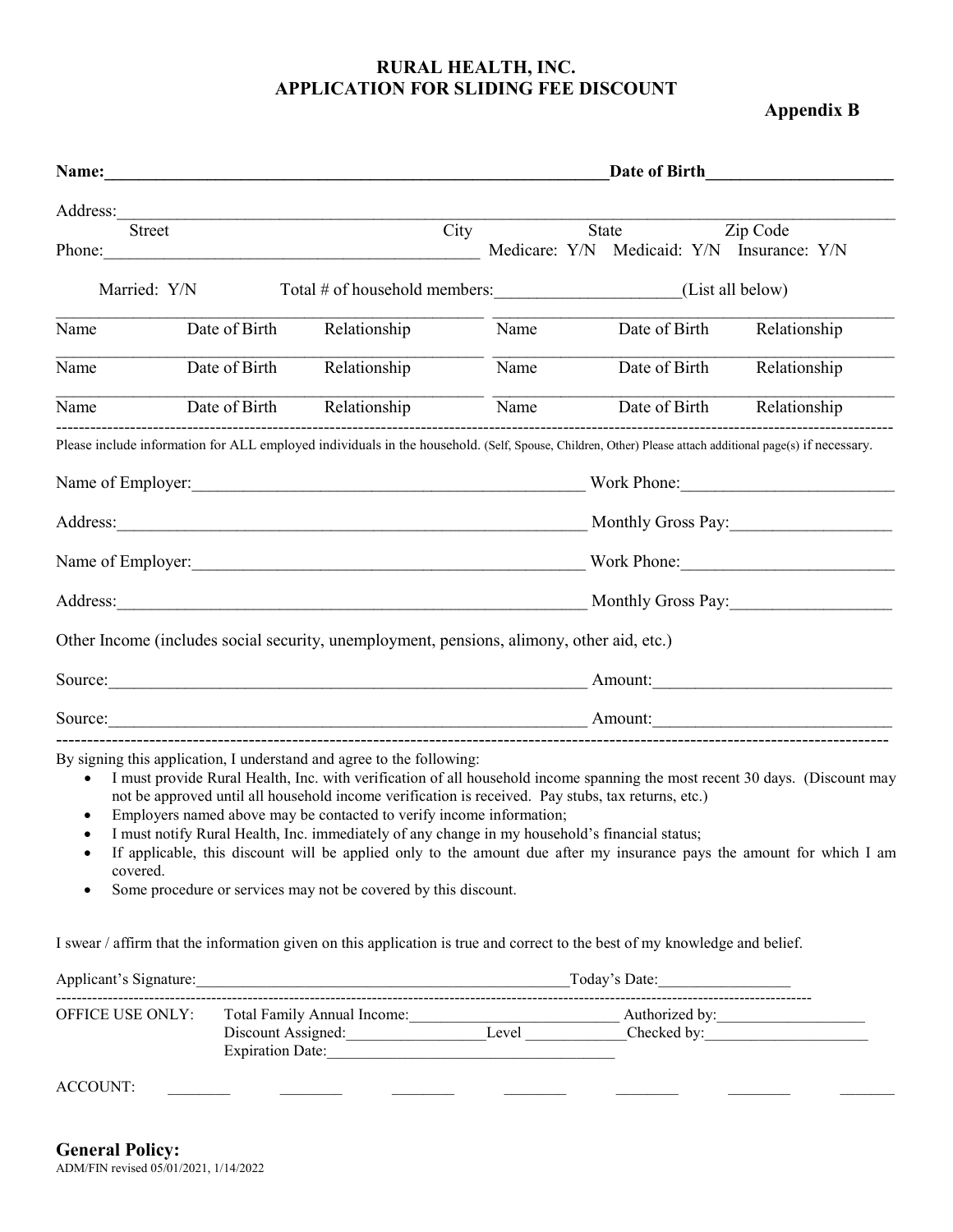**Rural Health, Inc.** offers a Sliding Fee Discount to all patients to who are uninsured or under-insured. Charges will be discounted based on patient's ability to pay. (Subject to eligibility).

This sliding Fee Discount Scale is based on the most current issuance of the United States Department of Health and Human Services Federal Poverty Guidelines. These numbers are issued annually and our Sliding Fee Discount Scale is updated accordingly.

You do **not** need to be uninsured to receive a Sliding Fee Discount. If you are insured and you meet eligibility standards, the sliding fee discount will be applied after all insurance payments are received and posted to your account.

# **Eligibility:**

Eligibility for the Sliding Fee Discount is determined by annual household income and family or household size.

# **To Apply:**

Please ask a Rural Health, Inc., Patient Service Representative for a Sliding Fee Discount Application. Complete the application in full. Attach the most recent 30 day's proof of income. Return to a Rural Health, Inc., Patient Service Representative.

# **Completing an Application:**

The following information is required on all Sliding Fee Discount Applications:

Applicant Name (First & Last) Applicant Date of Birth Address Current Phone Number Total # of Household Members Insurance/Medicare/Medicaid (Medical Card)/Commercial Household Members Information Employer Information for applicant/head of household/spouse (if applicable) Proof of Income Other sources of income if applicable

# **NOTE: Incomplete applications or those missing proof of income will not be accepted.**

# **Acceptable Proof of Income:**

Proof of income covering the most recent 30 days must be included with the Sliding Fee Discount Application.

| Most current months pay stubs (30 days) including Tips | <b>1099 Form</b>         |
|--------------------------------------------------------|--------------------------|
| Letter from Employer on company letterhead             | <b>Military Benefits</b> |
| <b>Social Security Letter of Benefit</b>               | <b>Veterans Benefits</b> |
| <b>Unemployment Letter of Benefit</b>                  | <b>Alimony</b>           |
| <b>Retirement Benefits</b>                             | <b>Other</b>             |
| <b>Income Tax Return</b>                               | W-2 Form                 |
| <b>Sliding Fee Discount Patient Information</b>        |                          |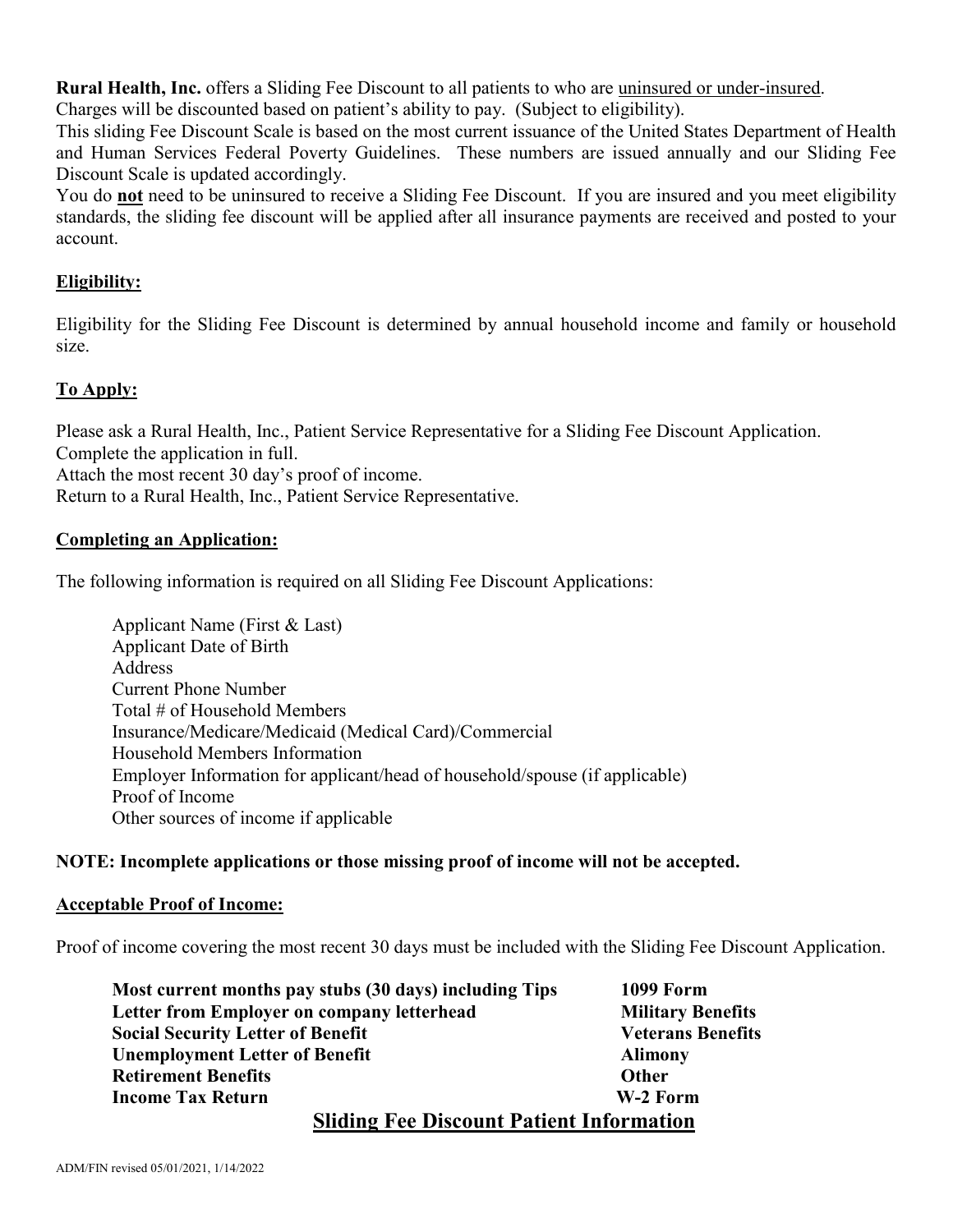# **No Income:**

Applicant's who indicate they and other member of their household receive no income must complete the Rural Health, Inc. Self Declaration of No Income Form and include it with the completed Sliding Fee Discount Application.

Applicant's that indicate that they and other members of their household are living with other friends or family, must provider a letter written by the person in whose home they are staying, as to the accuracy of such information.

The letter should ALSO include the friend or family members:

Name Address Telephone Number Personal Signature

# **Discounts Assigned:**

Upon approval of a Sliding Fee Discount the following discounts will be applied to all applicable Rural Health, Inc. visits.

• See attached Appendix A

In the event that the balance remaining after all insurance payments have been received and posted is less than the categorized patient responsibility payment amount; no further discount will be applied to that date of service.

### **Disclaimer:**

Once the Sliding Fee Discount Application has been processed and a discount has been approved, the discount will remain in effect for one (1) year. Upon expiration the applicant must complete a new application and provide new or most current proof of income. This is required even if nothing on the expired discount period has changed. It is unacceptable to write "Same as previous year" or "Unchanged" on a new Sliding Fee Discount Application.

### **Non Covered Services and Supplies:**

The following services and/or supplies are NOT covered by sliding fee discount program.

| <b>Medical Services</b>    | <b>Medical Supplies</b> | <b>Dental Services</b> | <b>Dental Supplies</b>                                   |
|----------------------------|-------------------------|------------------------|----------------------------------------------------------|
| Drug Testing               | Pessaries               | <b>Bridges</b>         | Whitening                                                |
| (per Controlled Substance) |                         |                        | Occlusal Adjustments Occlusal Guards (bite/mouth guards) |
| Policy)                    |                         |                        |                                                          |

### **Acquisition Fees:**

- Supplies: IUD's, Nexplanon patient pays Acquisition cost
- Services: Injection, Immunizations/vaccines patient pays Acquisition cost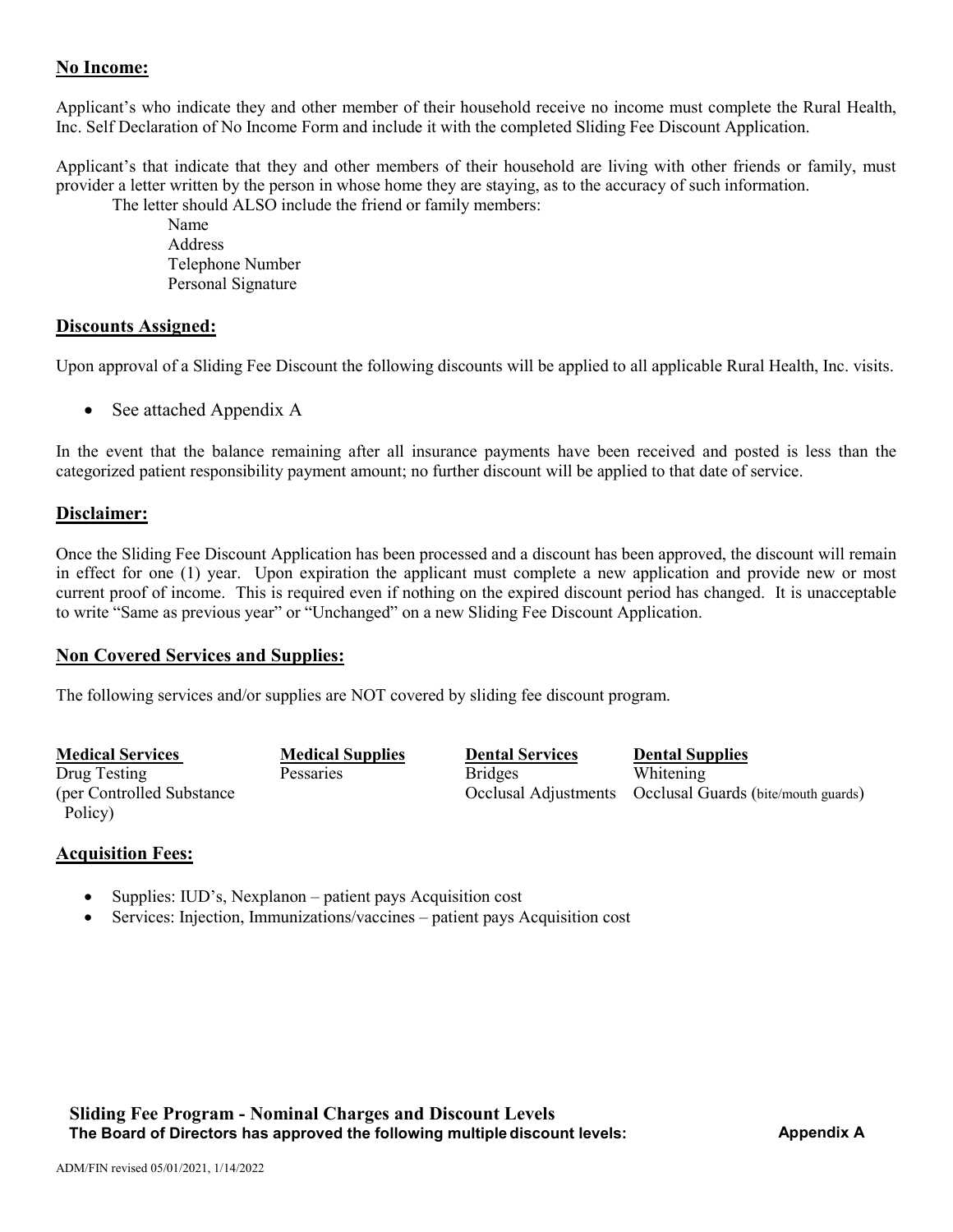| <b>Percent of Poverty</b>                                                                                                           | 1-100%                     | 101 to 125%                | 126 to 150%                | 151 to 175%                | 176 to 200%                | <b>Over 200%</b>                                                        |
|-------------------------------------------------------------------------------------------------------------------------------------|----------------------------|----------------------------|----------------------------|----------------------------|----------------------------|-------------------------------------------------------------------------|
| <b>Patients</b><br><b>Responsibility</b>                                                                                            | <b>Level A</b>             | <b>Level B1</b>            | Level B <sub>2</sub>       | Level B <sub>3</sub>       | <b>Level B4</b>            | <b>Level C</b>                                                          |
| <b>Medical</b><br><b>Professional</b><br>Services-                                                                                  |                            |                            |                            |                            |                            |                                                                         |
| Family Medicine,<br>OB/GYN, Internal Medicine,<br><b>Behavioral Health</b><br>Dietitian (MNT)                                       | \$10                       | \$15                       | \$20                       | \$25                       | \$30                       | 100% of<br>charges                                                      |
| <b>Mental Health Service</b><br><b>LCSW</b><br>Individual Counseling,<br>Group Counseling (per<br>individual)                       | \$5                        | \$8                        | \$10                       | \$12                       | \$14                       | 100% of<br>charges                                                      |
| <b>Dental Services</b><br><b>Preventative</b><br>Exam, bitewings, x-rays, Adult<br>Prophy, consultation                             | \$20                       | \$25                       | \$30                       | \$35<br>\$40               |                            | 100% of<br>charges                                                      |
| <b>Preventative - Other</b><br>Perio maintenance, full<br>mouth debridement, root<br>plane and<br>scaling (per quad)                | \$40                       | \$45                       | \$50                       | \$55                       | \$60                       | 100% of<br>charges                                                      |
| Minor (per tooth)<br>Amalgam, resin, extraction,<br>filling, post & core, build up                                                  | \$40                       | \$45                       | \$50                       | \$55                       | \$60                       | 100% of<br>charges                                                      |
| Major (per tooth)<br>\$350<br>Crown, Root Canal Therapy                                                                             |                            | \$360                      | \$370                      | \$380                      | \$390                      | 100% of<br>charges                                                      |
| <b>Procedure Only</b><br><b>Ultrasound</b><br>Only                                                                                  | \$10                       | \$15                       | \$20                       | \$25                       | \$30                       | 100 % of<br>charges                                                     |
| 3rd party Lab (Quest)<br>(excluding the Drug testing<br>per Controlled Substance<br>Policy, patient billed by<br>Quest)             | \$10                       | \$15                       | \$20                       | \$25                       | \$30                       | <b>Full Rate</b><br>from Quest;<br><b>Patient</b><br>billed by<br>Quest |
| <b>Supply Cost: IUDs;</b><br>Nexplanon, injections;<br>Immunizations/vaccines                                                       | <b>Acquisition</b><br>cost | <b>Acquisition</b><br>cost | <b>Acquisition</b><br>cost | <b>Acquisition</b><br>cost | <b>Acquisition</b><br>cost | 100 % of<br>charges                                                     |
| Social Service/Enabling<br>Services by Case<br>Manager, Case Manager<br>Assistant, Outreach Staff,<br><b>Health Education Staff</b> | \$0                        | \$0                        | \$0                        | \$0                        | \$0                        | \$0                                                                     |
|                                                                                                                                     |                            |                            |                            |                            |                            |                                                                         |

Effective 3/20/2019